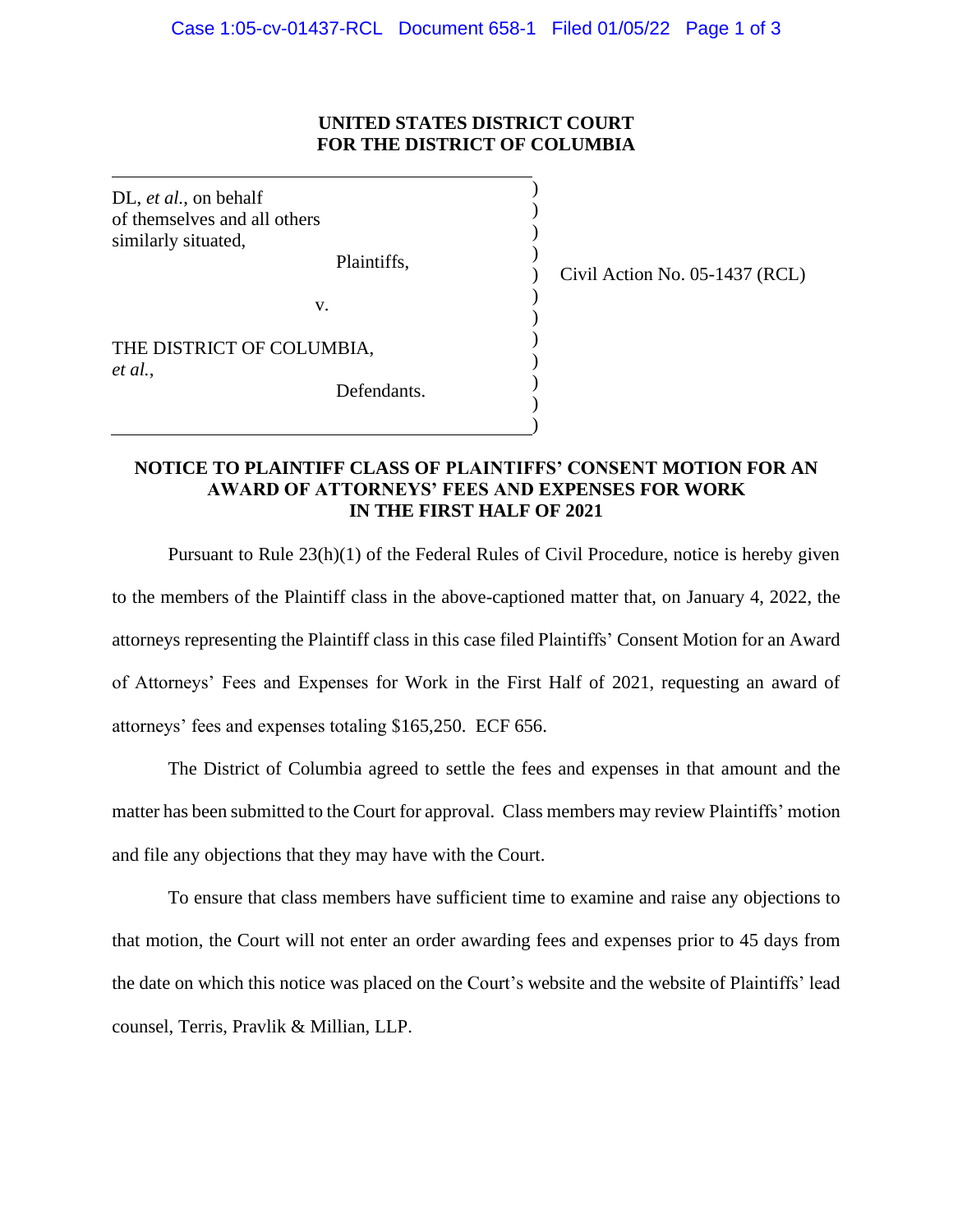## Case 1:05-cv-01437-RCL Document 658-1 Filed 01/05/22 Page 2 of 3

**Determining if you are a class member.** The Plaintiff class includes, generally, children who, while they are or were 3-to-5-years-old, (1) were not identified and served with needed special education and related services, (2) did not receive timely evaluations and eligibility determinations for special education services, or (3) did not receive smooth and effective transitions from Part C Individuals with Disabilities Education Act (IDEA) services to Part B IDEA services at age 3.

**Class members' right to review the motion.** If you believe that you or a child for whom you are a parent or guardian is a class member, and would like to review the fee application that is at issue, you may contact counsel for plaintiffs or defendants at the following addresses:

Counsel for Plaintiffs: Todd A. Gluckman, Terris, Pravlik & Millian, LLP, 1816 12th Street, NW, Suite 303, Washington, DC 20009, (202) 204-8482, tgluckman@tpmlaw.com.

Counsel for Defendants: Honey Morton, Assistant Attorney General, 400 Sixth Street, NW, Suite 10100, Washington, DC 20001, (202) 724-6591, honey.morton@dc.gov.

**Class members' right to object to the motion.** Class members have the right to file objections to Plaintiffs' motion. The Court will consider your views. To object, you must send a signed letter stating that you object to Plaintiffs' January 4, 2022 Consent Motion for an Award of Attorneys' Fees and Expenses in *DL v. District of Columbia*, Civil Action No. 05-1437 (RCL). Be sure to include your name, address, telephone number, email address (if any), and signature. Set out in clear language the reasons why you object. Your objection, if any, must be mailed or delivered to all of the following addresses such that it is **postmarked or received no later than February 19, 2022**, which is 45 days from the date that the notice was posted on the Court's website: